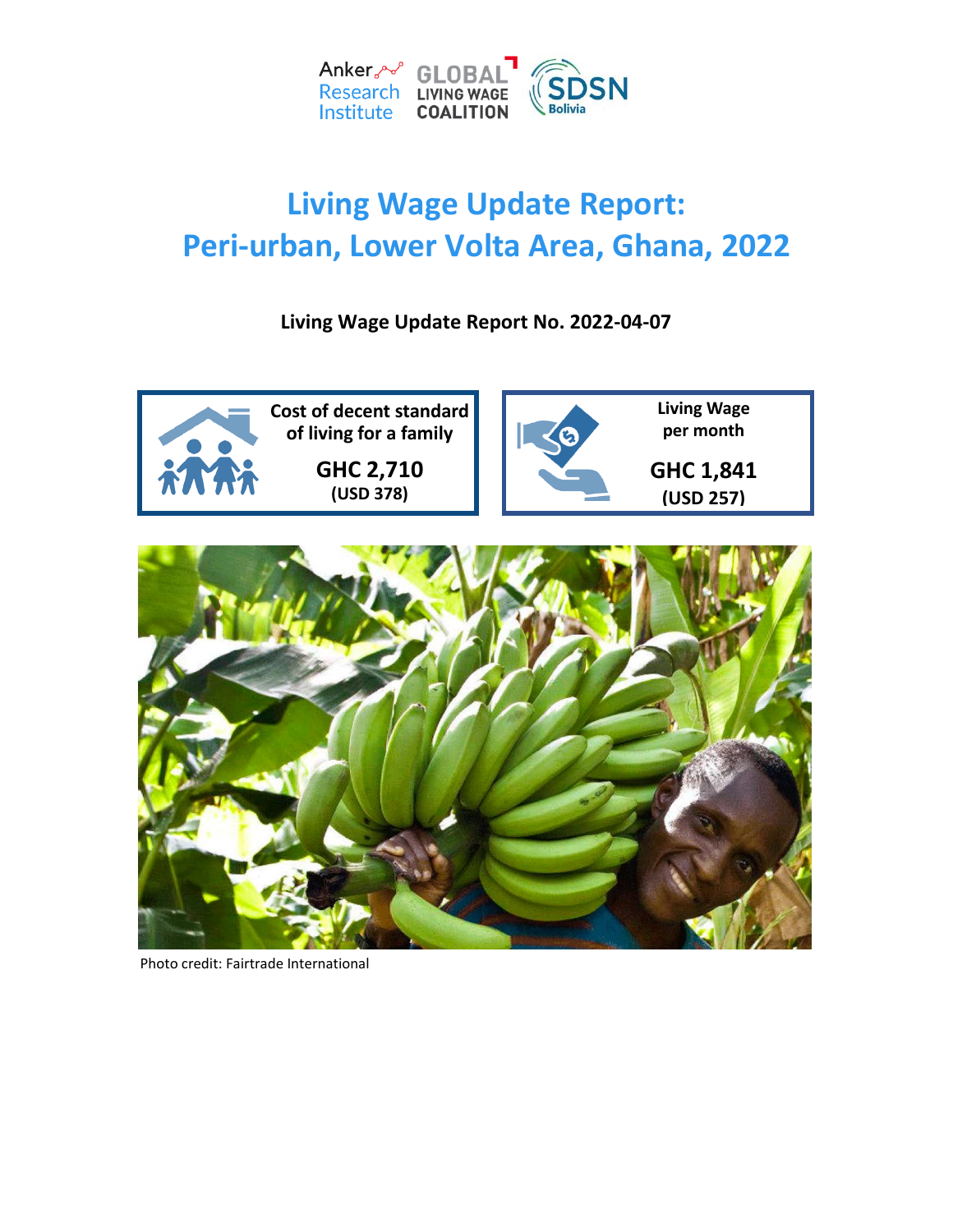# **Living Wage Update Report: Peri-urban, Lower Volta Area, Ghana, 2022**

*By: Lykke E. Andersen\* Agnes Medinaceli\*\* Alejandra Gonzales\*\*\* Richard Anker\*\*\*\* Martha Anker\*\*\*\**

#### **Abstract:**

This report provides updated estimates of family living expenses and living wage for the lower Volta River area of Ghana, where mainly bananas are produced for export. The update for 2022 takes into account inflation and changes in payroll deductions since the original Anker living wage study carried out in February 2017 (Smith, Anker & Anker, 2017).

**Keywords:** Living costs, living wages, Anker Methodology, Ghana

**JEL classifications:** J30, J50, J80.

 $\overline{\phantom{a}}$ 

<sup>\*</sup> SDSN Bolivia, E-mail: Lykke.E.Andersen@gmail.com

<sup>\*\*</sup> SDSN Bolivia, E-mail: agnes.medinaceli@gmail.com

<sup>\*\*\*</sup> SDSN Bolivia, E-mail: Alejandra.Gonzales@sdsnbolivia.org

<sup>\*\*\*\*</sup> Anker Research Institute, E-mail[: marthaandrichard@gmail.com](mailto:marthaandrichard@gmail.com)

<sup>©</sup> Global Living Wage Coalition – *Under the Aegis of Fairtrade International, Rainforest Alliance, and Social Accountability International, in partnership with ISEAL Alliance and Richard Anker and Martha Anker.*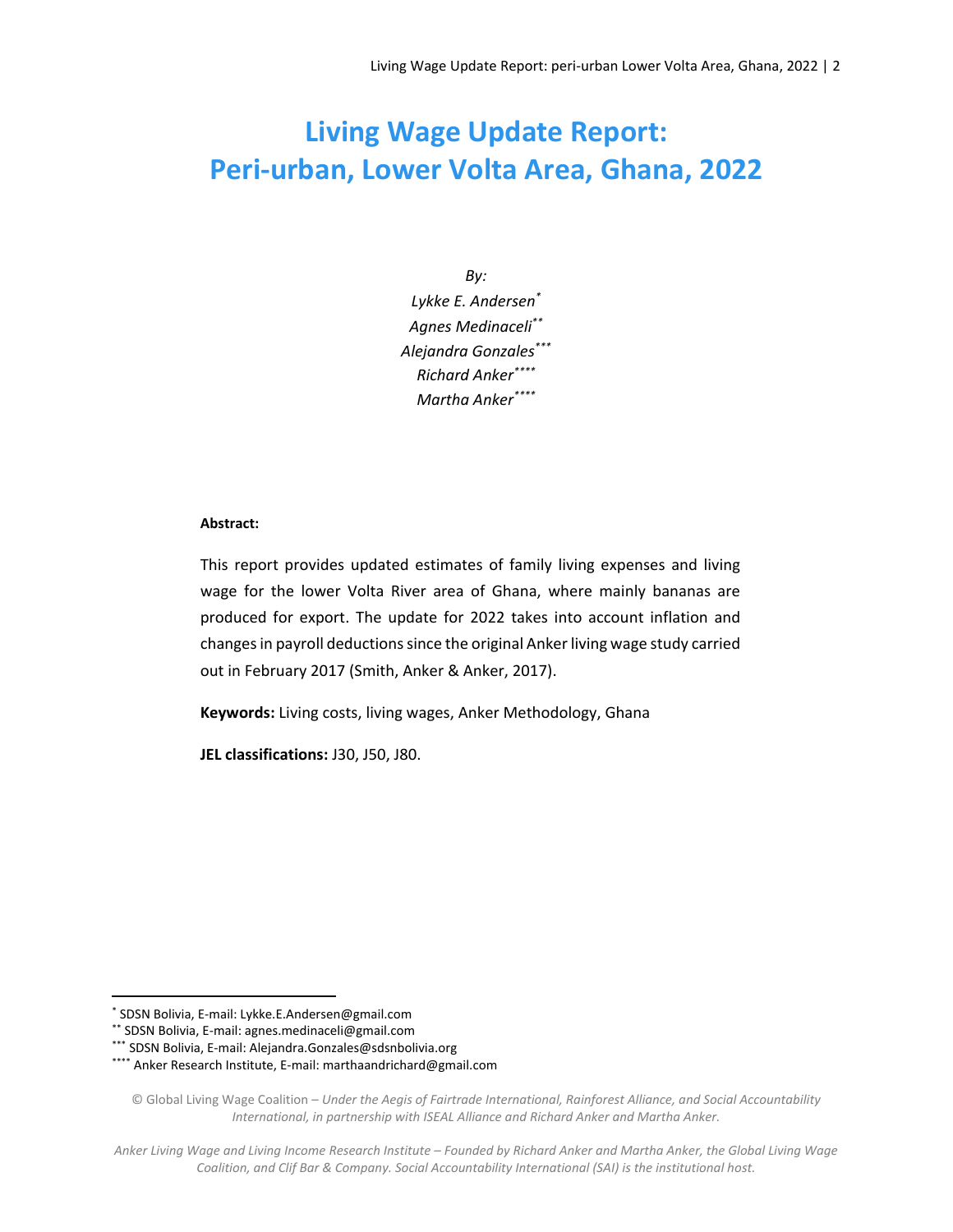#### 1. BACKGROUND

This report updates the living wage and living income expenses for the banana producing peri-urban areas of the lower Volta River area in Ghana. The update takes into account the amount of inflation since the original study in February 2017. This is done by updating the February 2017 net living wage and living income expenses to December 2021 by inflation and then adding expected inflation for 2022. This provides average living wage and living income expenses estimates for 2022. Without accounting for inflation, the net living wage estimated in 2017 would not be sufficient for workers to have a basic but decent standard of living in 2022 because the purchasing power of the living wage would have decreased compared to what it was in 2017. The gross living wage (aka living wage) is also takes into account income taxes and mandatory deductions from pay that workers would need to pay on the updated 2022 living wage. This is done using March 2022 laws.

#### 2. LIVING WAGE ESTIMATE IN ORIGINAL COUNTRY REPORT FROM FEBRUARY 2017

The original living wage country report estimated the net living wage as GHC 875 in February 2017. This was the required take-home pay for workers for decency in February 2017. The gross living wage, which also takes into account income taxes and mandatory deductions from pay for social security, provident fund and union dues, was estimated as GHC 1,028 in February 2017. The living income expenses for a basic but decent standard of living for a reference family in the original country report were estimated as GHC 1,558 in February 2017.

#### 3. INFLATION RATE USED FOR UPDATE

The General Consumer Price Index is collected by the Ghana Statistical Service (GSS). GSS gathers price information from the 10 regions of Ghana, but for this update, like previous updates, we use the national CPI, both because the regional CPI is less stable, and because none of the regions are representative of the banana growing region in the lower Volta River area of Ghana. This is a relatively small geographical area within a few hours' drive from the capital, Accra, taking in parts of the Greater Accra Metropolitan Area (GAMA) as well as the Eastern Region and the Volta River Region.

#### 4. RECENT LEVEL OF INFLATION

 $\overline{a}$ 

Between February 2017 and December 2021, inflation in Ghana amounted to 58.9%. The IMF projects that the inflation rate in Ghana for 2022 will be 8.8% $<sup>1</sup>$  but this seems too low given the substantial inflation</sup> already in the first two months of the year. In February 2022, Ghana's annual inflation rate accelerated for the ninth consecutive month to 15.7%, up from 13.9% in January.<sup>2</sup> The latest forecast of Trading

<sup>1</sup> Se[e https://www.imf.org/external/datamapper/PCPIPCH@WEO/GHA.](https://www.imf.org/external/datamapper/PCPIPCH@WEO/GHA) Information accessed 26 March 2022.

<sup>2</sup> Se[e https://tradingeconomics.com/ghana/inflation-cpi.](https://tradingeconomics.com/ghana/inflation-cpi)

<sup>©</sup> Global Living Wage Coalition – *Under the Aegis of Fairtrade International, Rainforest Alliance, and Social Accountability International, in partnership with ISEAL Alliance and Richard Anker and Martha Anker.*

*Anker Living Wage and Living Income Research Institute – Founded by Richard Anker and Martha Anker, the Global Living Wage Coalition, and Clif Bar & Company. Social Accountability International (SAI) is the institutional host.*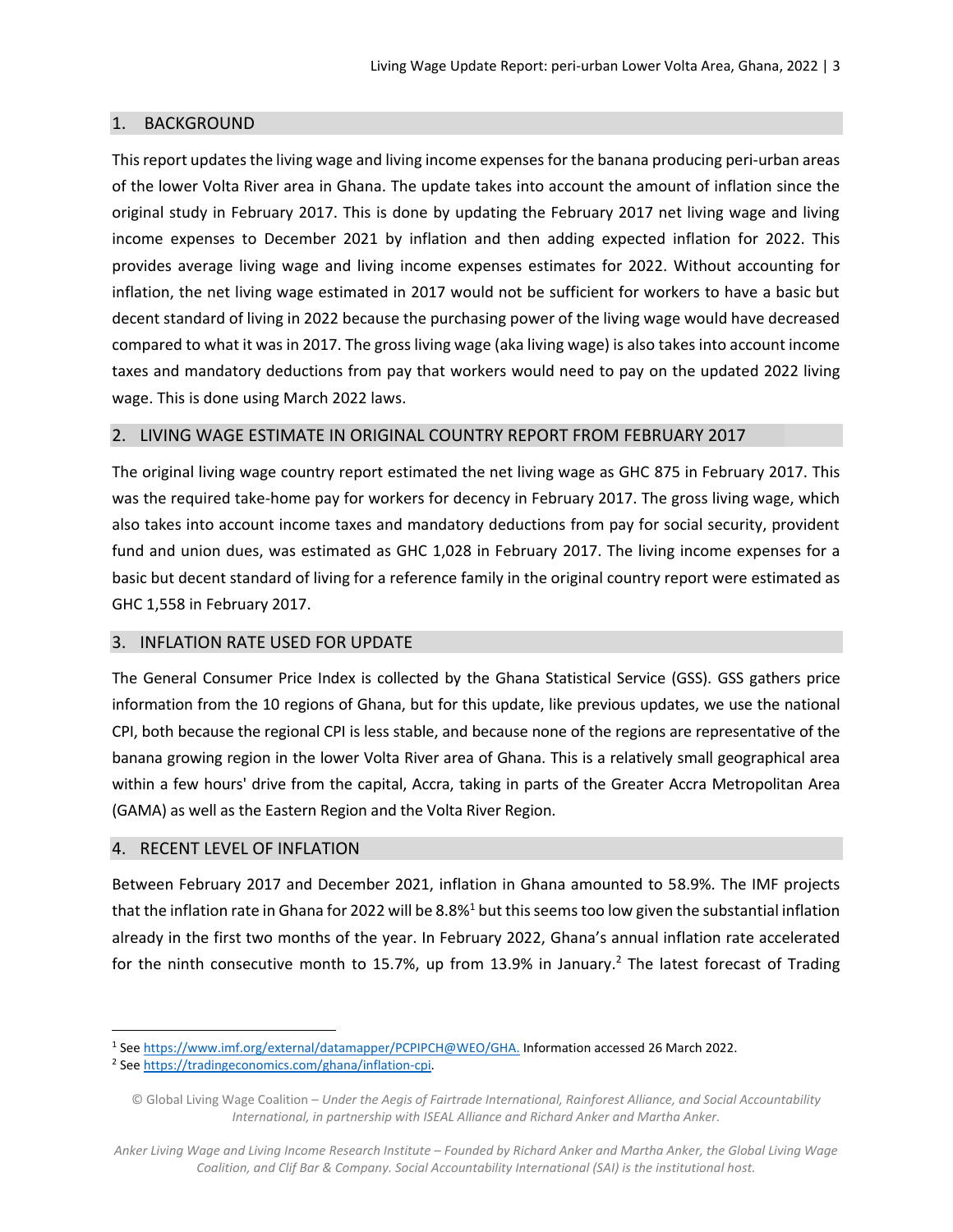Economics is 17%<sup>3</sup> inflation in Ghana for 2022, which is more compatible with the rather large devaluation which has already taken place within the first quarter of the year 2022 (18.4%). This more realistic expectation was added to the Consumer Price Index numbers shown in Figure 1 while taking into consideration the substantial inflation experienced in January and February.







#### 5. MANDATORY DEDUCTIONS

 $\overline{a}$ 

In Ghana, there is a mandatory payroll deduction for the Social Security and National Insurance Trust which amounts to 5.5%, as in the original study.<sup>4</sup> There are also pension fund deductions which are 5% or 6% (5.7% on average for banana export industry workers). Union dues, which were mandatory in 2017, are still mandatory and are as high as 2%. In total, on average, these deductions amount to 13.7% of basic wages. Payments in-kind are not subject to payroll deductions.

*Anker Living Wage and Living Income Research Institute – Founded by Richard Anker and Martha Anker, the Global Living Wage Coalition, and Clif Bar & Company. Social Accountability International (SAI) is the institutional host.*

<sup>3</sup> Se[e https://tradingeconomics.com/ghana/inflation-cpi.](https://tradingeconomics.com/ghana/inflation-cpi)

<sup>4</sup> See https://taxsummaries.pwc.com/ghana/individual/other-taxes

<sup>©</sup> Global Living Wage Coalition – *Under the Aegis of Fairtrade International, Rainforest Alliance, and Social Accountability International, in partnership with ISEAL Alliance and Richard Anker and Martha Anker.*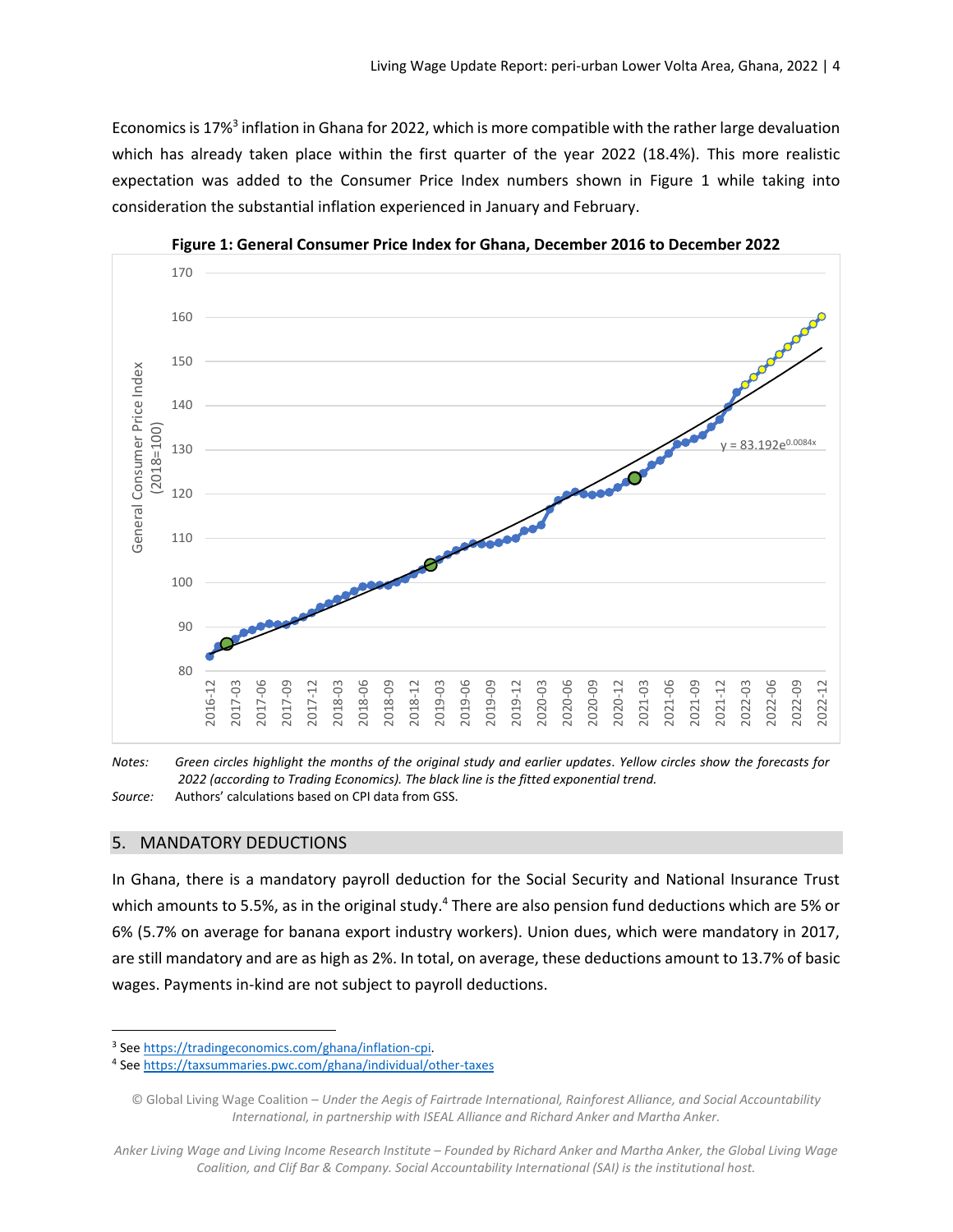Workers in Ghana also start paying income taxes already from very low levels of income, and workers earning a living wage would pay 0% on the first GHC 319 earned per month, 5% on the next GHC 100, 10% on the next GHC 120, and 17.5% on the next GHS 3000.<sup>5</sup>

#### 6. UPDATED LIVING WAGES AND FAMILY EXPENSES FOR 2022

The updated gross living wage for 2022 is GHC 1,841 (USD 257). Table 1 provides details of the original and the updated family living income expenses, as well as net and gross living wages for the banana producing areas of the Lower Volta area.

 $\overline{\phantom{a}}$ 

<sup>5</sup> <https://taxsummaries.pwc.com/ghana/individual/taxes-on-personal-income>

<sup>©</sup> Global Living Wage Coalition – *Under the Aegis of Fairtrade International, Rainforest Alliance, and Social Accountability International, in partnership with ISEAL Alliance and Richard Anker and Martha Anker.*

*Anker Living Wage and Living Income Research Institute – Founded by Richard Anker and Martha Anker, the Global Living Wage Coalition, and Clif Bar & Company. Social Accountability International (SAI) is the institutional host.*